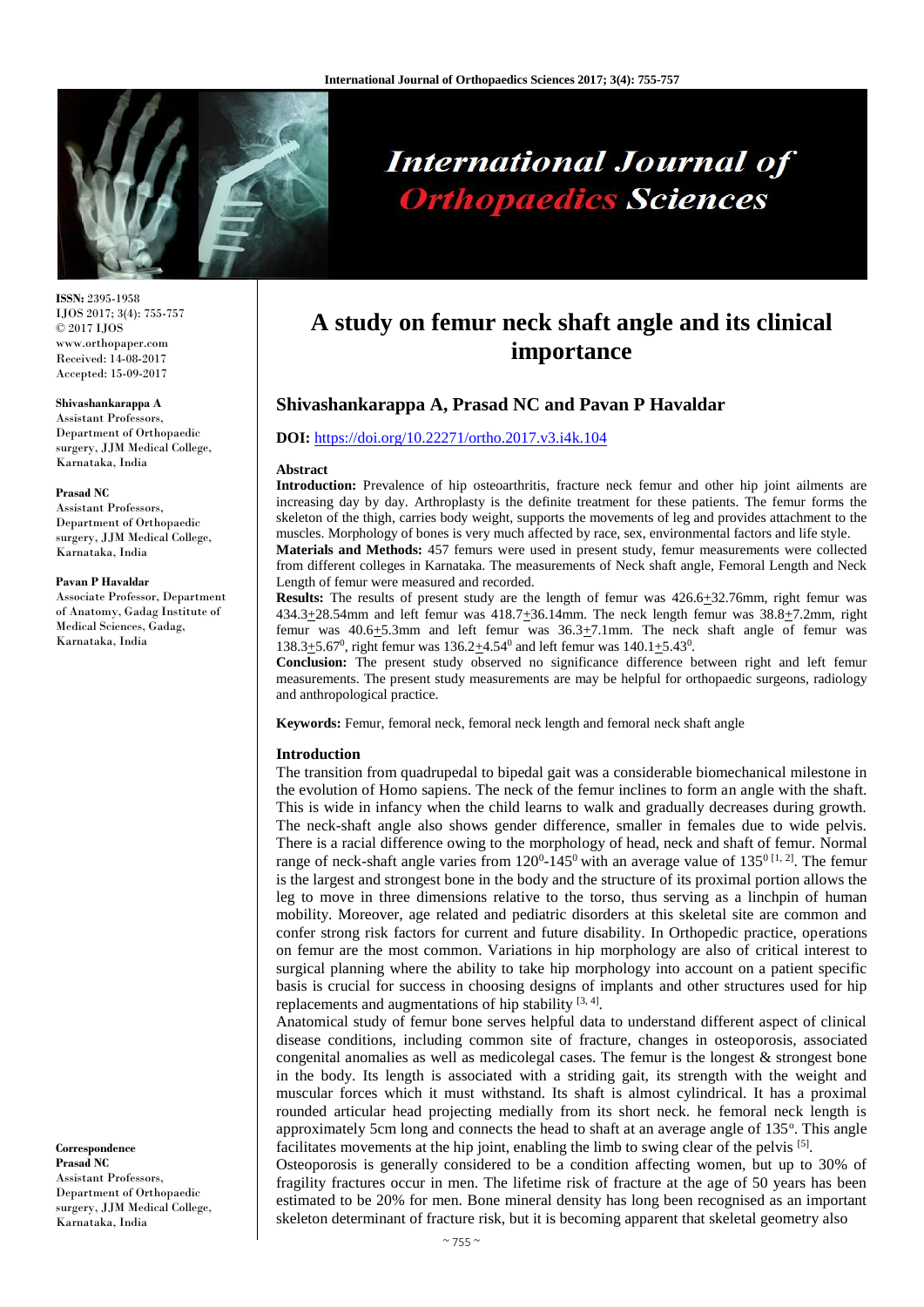influences the risk. This has been most extensively studied in women at the hip, in terms of hip axis length, femoral neck axis length, neck shaft angle and femoral neck width. The role of all of these factors as independent predictors of hip fracture risk is controversial in both sexes, with studies giving conflicting results. This uncertainty may have arisen partly because of differences in study design, numbers of patients studied, and also because of wide variations in geometric parameters in different countries and races. Given this variation, it may be necessary to generate data specific to the population under consideration  $[5, 6]$ . The knowledge of the angle of inclination is a valuable aid in the diagnosis and treatment of the fractures of upper end of femur. The length of the femur and stature are of forensic & anthropological significance. Bony markers such as the head & neck of femur can be used in determining the femoral length when only a fragment of proximal femur is available & the required size of length of the neck can be determined to design prosthesis for restoration of normal neck shaft angle. The present study aim is that to find out femoral length, Neck length and Neck shaft angle.

# **Materials and Methods**

In present study have used 457 femurs (243 right and 214 left) from different colleges in Karnataka. Institutional ethical clearance obtained. The following measurements were measured Neck shaft angle, Femoral Length and Neck Length of femur. Instruments Used for this study are Sliding Calliper, Osteometric Board and measurements measured according to standard anthropometrical method [7, 8].

# **Results**

The results of present study are the length of femur was 426.6+32.76mm, right femur was 434.3+28.54mm and left femur was  $418.7 \pm 36.14$ mm. The neck length femur was  $38.8 \pm 7.2$ mm, right femur was  $40.6 \pm 5.3$ mm and left femur was 36.3+7.1mm. The neck shaft angle of femur was 138.3 $\pm$ 5.67<sup>0</sup>, right femur was 136.2 $\pm$ 4.54<sup>0</sup> and left femur was  $140.1 \pm 5.43^{\circ}$  (Table 1, 2, 3).

|  | <b>Table 1:</b> Showing the results of femoral length. |  |
|--|--------------------------------------------------------|--|
|  |                                                        |  |

| <b>Parameter</b> |       | <b>Number</b> | $Mean+SD(mm)$   |
|------------------|-------|---------------|-----------------|
|                  | Total | 457           | $426.6 + 32.76$ |
| Femoral Length   | Right | 243           | $434.3 + 28.54$ |
|                  | Left  | 214           | $418.7 + 36.14$ |

| <b>Table 2:</b> Showing the results of Neck Length. |  |
|-----------------------------------------------------|--|
|-----------------------------------------------------|--|

| Parameter      |       | Number | $Mean+SD(mm)$ |
|----------------|-------|--------|---------------|
|                | Total | 457    | $38.8 + 7.2$  |
| Femoral Length | Right | 243    | $40.6 + 5.3$  |
|                | Left  | 214    | $36.3 + 7.1$  |

**Table 3:** Showing the results of Neck Shaft angle.

| Parameter      |       | Number | $Mean+SD$                   |
|----------------|-------|--------|-----------------------------|
|                | Total | 457    | $138.3 + 5.67$ <sup>0</sup> |
| Femoral Length | Right | 243    | $136.2 + 4.54$ <sup>0</sup> |
|                | Left  | 214    | $140.1 + 5.43$ <sup>0</sup> |

# **Discussion**

The neck of femur lies at an angle with the shaft- the neckshaft angle. The angle in the new born is nearly equal to the adult. The average being 126.5° and range being 106°-151°. There is a racial and gender difference, smaller in females when compared to males. The difference in mean femoral length in between populations may possibly be a result of factors affecting bone morphology such as genetic constitution, diet, nutrition status, environment, and physical activity<sup>[9]</sup>.

In present study the length of femur was 426.6+32.76mm, right femur length was  $434.3 \pm 28.54$ mm and left femur length was 418.7<sup>+</sup>36.14mm. Study of Pandya A M *et al* study <sup>[6]</sup> results in agreement with our results, this study mean value of maximum length was higher in male as compared to female. In Pandya A M *et al* study for right male bone calculated range was 379.99-523.63mm and for right female bone it was 358.26-476.70mm, according to Pandya A study right femur with maximum length more than >476.70 mm can be correctly classified as a male and right femur with maximum length less than <379.99 mm can be correctly classified as a female. According to Pandya if the length is between 379.99 mm and 476.70 mm, sexing was not possible [10]. The present study femur length is correlated with study of Rajeshwari S B. According to Rajeshwari S B, the calculated range for right male was 379.88-523.33 mm and that for right female it was  $358.16-476.80$  mm  $^{[11]}$ . In study Shakil *et al* the length of femur was 446.2+26.39 mm, right femur was 446.6+26.66 mm and left femur was  $445.8 \pm 26.12$  mm <sup>[12]</sup>.

The mean femur neck length of study was  $38.8 \pm 7.2$  mm, the right femur neck length was 40.6+5.3mm and the left femur neck length was 36.3+7.1mm. The study of Ravichandran *et al* results found, the mean femur neck length was 31.88mm  $[13]$ . Our results also in correlation with Siwach RC  $[14]$  study in his study the mean femur neck length was 37.2 mm and minimum effective neck length was 22.6 mm. The mean femur neck length of Shakil *et al* study was 36.3+4.2 mm, the right femur neck length was 36.1+4.1 mm and the left femur neck length was  $36.4 \pm 4.3$  mm <sup>[12]</sup>.

The mean Neck shaft angle of present study  $138.3 \pm 5.67^{\circ}$ , the right femur neck shaft angle  $138.3+5.67^{\circ}$  and the left was  $138.3 \pm 5.67^0$ . Our results are in agreement with Ravichandran *et al* study, in their study the neck shaft angle was  $126.55^{\circ}$ <sup>[13]</sup>. Our results also in agreement with study of Subhash Gujar, in their study the average neck shaft angle was  $136.2^{\circ}$  [15]. In Siwach RC study it was  $123.5^{\circ}$  [14]. The mean Neck shaft angle of Shakil et al study 137.1<sup>0</sup>, the right femur neck shaft angle  $137.3^0$  and the left was  $136.9^{\circ}$  [12]. The morphometric measurements of femurs are helpful in practice of orthopaedic surgery practice during treatment in fractures of femur.

# **References**

- 1. Gray's Anatomy, Susan Standring 40<sup>th</sup> ed., Churchill Livingstone, 1360-1390.
- 2. Neelima P, Ravi Sunder R, Himabindu A. Study of Neck-Shaft Angle in Adult Dried Femora Int Jour Heal Scie & Res. 2013; 6(11):100-102.
- 3. Lang TF. Proximal femoral anthropometry by computer tomography. In: Preedy VR, editor. Handbook of Antrhropometry: Physical Measures of Human Form in Health and Disease. New York: Springer Science, Business Media, LLC. 2012; 1:756.
- 4. Dhivya S, Nandhini V. A Study of Certain Femoral Metrics in South Indian Population and its Clinical Importance. International Journal of Scientific Study. 2015; 3(7):132-135.
- 5. Subhash Gujar, Sanjay Vikani, Jigna Parmar, Bondre KV. A correlation between femoral neck shaft angle to femoral neck length. IJBAR. 2013; 04(05).
- 6. Khan SM, Saheb SH. Study on neck shaft angle and femoral length of South Indian femur. Int J Anat Res.